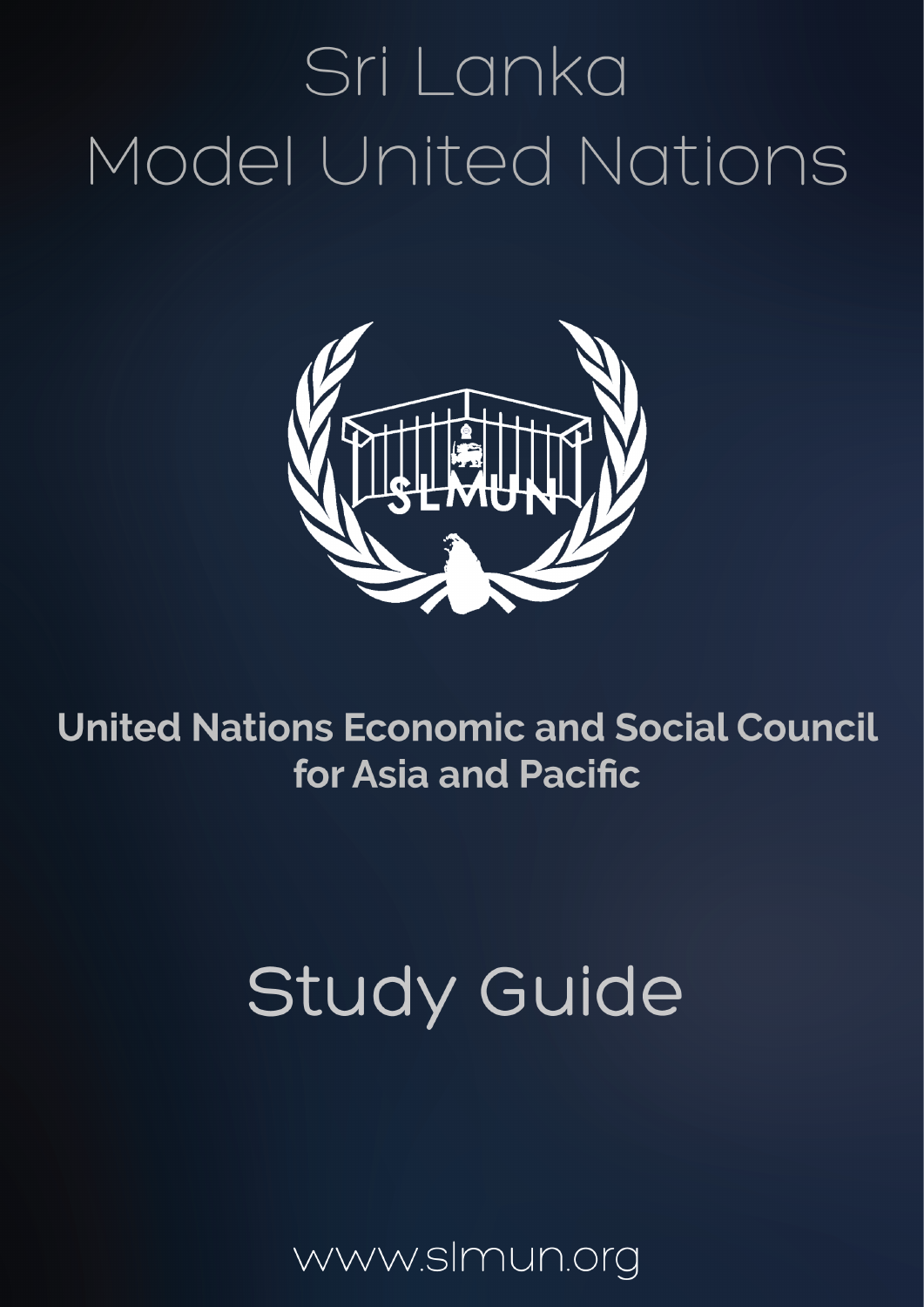## THE ECONOMIC AND SOCIAL COMMISSION FOR THE ASIA AND PACIFIC

The Economic and social commission for the Asia and pacific (ESCAP) is one of the five regional bodies of the United Nations Economic and Social Council (ECOSOC). It being the largest of the five bodies, it works to provide results oriented projects, technical assistance and capacity building to member States in the following areas:

- Macroeconomic Policy, Poverty Reduction and Financing for Development
- Trade, Investment and Innovation
- Transport
- Environment and Development
- Information and Communications Technology and Disaster Risk Reduction
- Social Development
- Statistics
- Sub regional activities for development
- Energy

In doing so, ESCAP also works to gather data and then translates such data into policy dialogues. This is significant in the region as it is by far the most economically, socially and culturally diverse region. Therefore, it plays a large role to assist many of the developing nations in the region to find its unique path to being a developed region, while maintaining its national identity.

Delegates must understand that their task in committee is therefore to promote policies that they believe will be the best choice for a progressive agenda leading to the respective goals. This intern outlines the mandate of the committee, and it is needless to say that the final resolutions must be an innovative compilation of such policy suggestions.

### **THE AGENDA**

**Conference topic:** Fostering sustainable economic transformation in Asia and the Pacific.

Practice Debate topic: Addressing the digital divide in the Asia and the Pacific.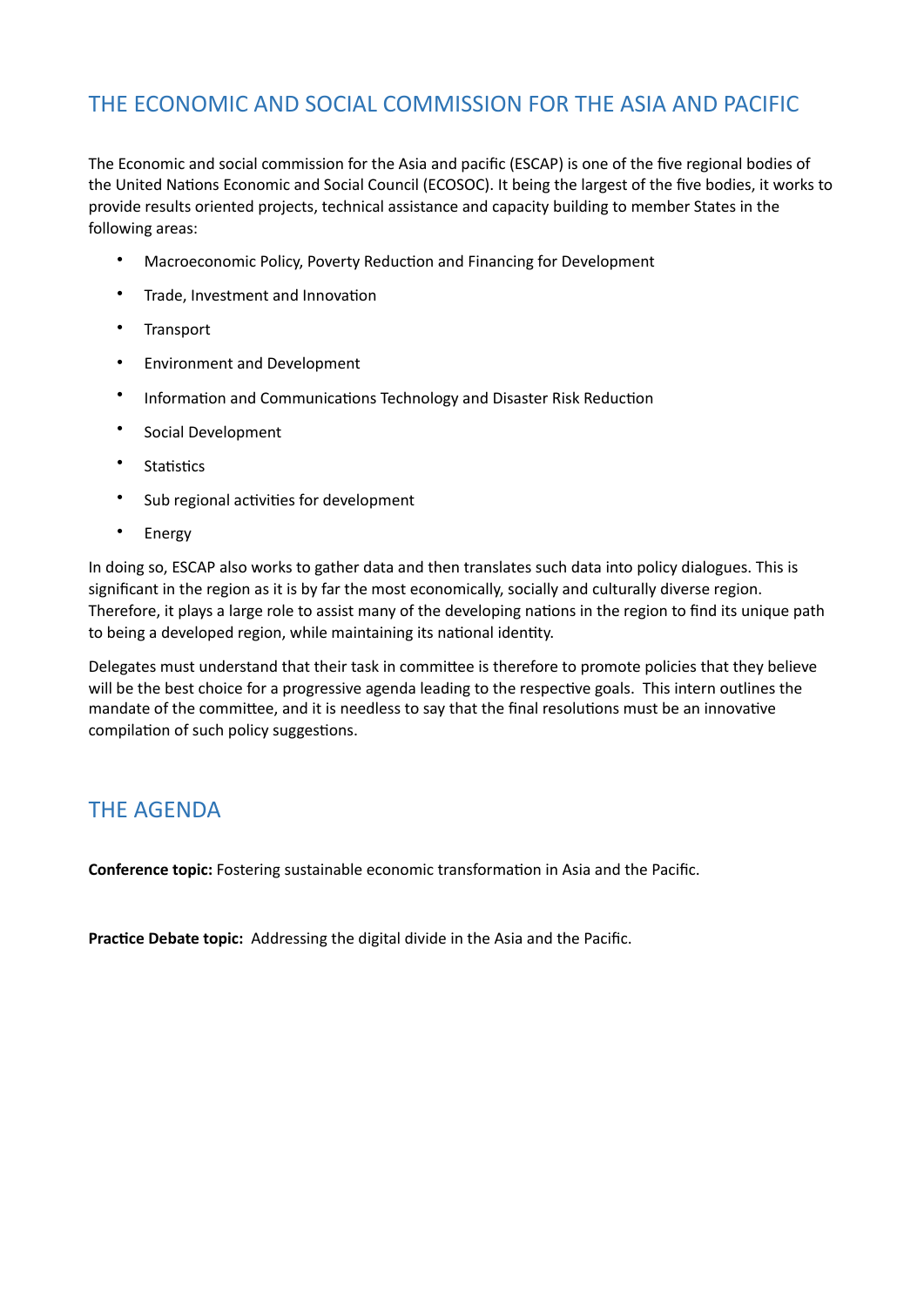## CONFERENCE TOPIC: FOSTERING SUSTAINABLE FCONOMIC TRANFORMATION IN ASIA AND THE PACIFIC

#### **BACKGROUND**

As mentioned earlier, the region being the most economically, socially and culturally diverse region of the five regions, is home to some of the least economically developed regions in the world, hence it is vital that we cautiously proceed with any development strategy in this day and age.

First of all, it is important to note that this region that is the center of trade worth more than a trillion dollars of global trade is also home to the largest concentration of people under poverty, as it estimates that no less than 309 million people in South Asia live with less than two dollars per day. Several studies link this with the lack of access to markets for most of the population in the region. Hence, tackling the region's economic inequality is a vital goal to be addressed.

However, this issue is made much more complex as any development in the region must be sustainable. Given the diversity of the region, it is significant that steps taken are well planned and contextual, meanwhile being coordinative to mutually benefit all parties and stake holders in the region.

It is also needless to remind anyone that this discussion comes in the middle of a global discourse on climate change and its significant and catastrophic effect on the planet, therefore any planned development on such a large region would without question must be in consideration of the issue.

The narrower considerations in this question are numerous, but the more significant ones have to do with the uniqueness of the region.

#### **CASE STUDIES**

#### BANGLADESH - DOES FREE TRADE IN THE REGION WORK?

The south Asian nation of Bangladesh has over the years faced many difficulties in building its economy, while struggling from natural disasters, lack of education and many other issues. With hope of joining the regional market and recovering its trade deficit, Bangladesh had joined many if the reginal trade agreements such as APTA, BIMSTEC FTA, and SAFTA. Despite all these efforts, reports in early 2018 came out saying that the trade deficit of Bangladesh had rose to \$7.6 in just 5 months, which is an increase of 96.1% increase within a year!

A troubling factors seems to be that even though the willingness to cooperate in regional trade has been prevalent since the 1098s, less significant improvements have happened to intra-regional trade. What has happened over the years is that Bangladesh has failed to utilize the goodwill present in the region to penetrate into markets in neighboring nations such as India and China. Instead, the Indian and Chinese markets have successfully made their way into Bangladesh, thus contributing to the increasing trade deficit of the Nation.

Over the years, imports from these two neighbors have only grown in Bangladesh, meanwhile exports have grown little or have remained relatively stagnant. This shows that the preferential tariff margins given to Bangladesh have little to no effect. This may somewhat be attributed to other factors such as administrative delays, large quality control and regulations, and even bans on several imports based on false allegations.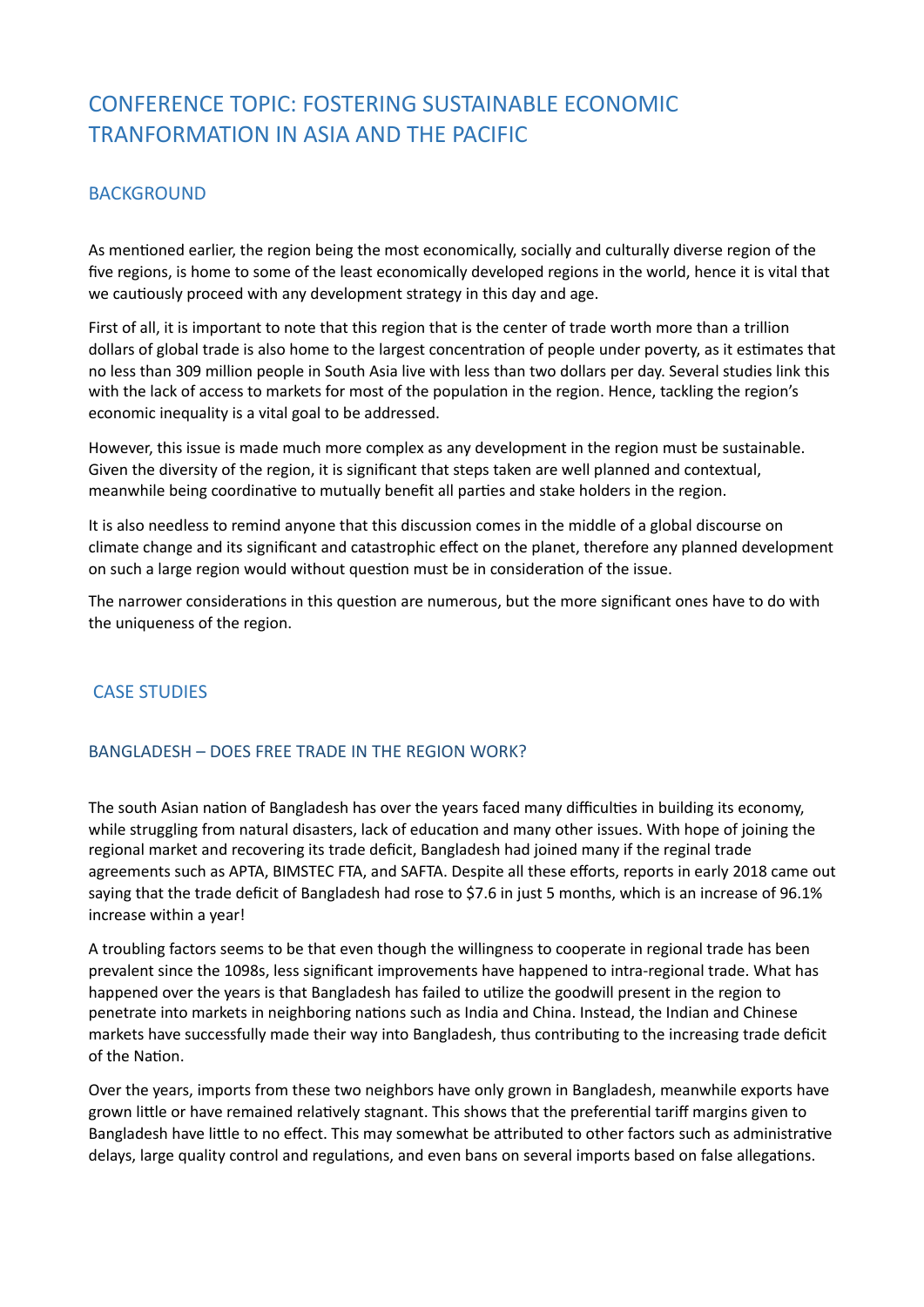While a consideration of regional trade is important, we must not stray from the original goal of sustainability. Several attempts around the globe have been made to improve provisions of free trade so that it is pushed in a sustainable direction. These measures can be aimed at maximizing the leverage of trade and investment in on issues such as environmental protection, mitigating climate change and attaining global sustainable development goals so as to achieve significant progress in sustainable policy.

These issues are much easily implemented in wealthier nations such as Japan and elsewhere, however a bigger question hangs over nations such as Bangladesh who are in a more desperate to achieve any sort of development, much less a sustainable one.

#### BHUTAN – BALANCING DEVELOPMENT AND IDENTITY

Bhutan is significant in that this small land locked nation is the only one in the world that is known to be carbon negative. It is also unique in the sense that its key development goal is based on "Gross National Happiness (GNH)" rather than the more usual Gross National Product (GDP). First introduced in early 1970s, the system forms the core of the nation's governing and policy making. It also requires the government to regularly monitor the multitude of factors that in encompassed in the GNH principle. As a results, Bhutan has been able to show outstanding statistical achievements in the recent years. It is the 9th in the world in terms of annual GDP growth rate at 8% and its poverty rates seems to drop annually.

In 2014, the prime minister described the GNH principle as "development with values", and this includes regular progress checks and a mid-term strategy for development. The democratic constitutional monarchy is also very transparent and less riddled with corruption being  $26<sup>th</sup>$  in the world index and has strong governance. 

While all these have been achieved, the country has constitutionally ensured that at least 60% of the nation remains covered in forests, although that figure is high as 70 % at the moment. Tourism in the nation has been growing but is highly regulated to prevent the nation's culture from being spoiled and all construction in the nation has also been regulated by royal command to ensure its traditional architectural value and style is preserved.

However, this is not to say that the nation has not has its fair share of difficulties and obstacles. For example, in developing the nation's key export, hydro power, the nation has increased current account deficits equal to about 25% of the GDP, and the sector has also yet to generate significant employment and integrate into the rest of the economy.

In moving forward, the nation has to address several factors such as maintaining macroeconomic stability and improving its currently small financial sector and attract FDIs and other forms of financing to enable its agenda. That being said, it is important that the rest of the region learn from this small nations achievements and use its wisdom to tackle the much larger issue at hand in developing a sustainable development strategy for Asia and the Pacific.

#### LAOS - PRESERVING BIO-DIVERSITY VS. HUNGER FOR ENERGY

As the regions urgent need for rapid development increases by the day, many tend to forget the high stakes at which these development comes in. the regions hunger for energy is one particular case. In Laos, an easy cleaner alternative to fossil fuel in the region, with its abundant rivers, is hydro power. However, obtaining hydro power requires dam construction flooding massive region. This not only required large scale evacuation but will also effect the local biodiversity in rather detrimental ways.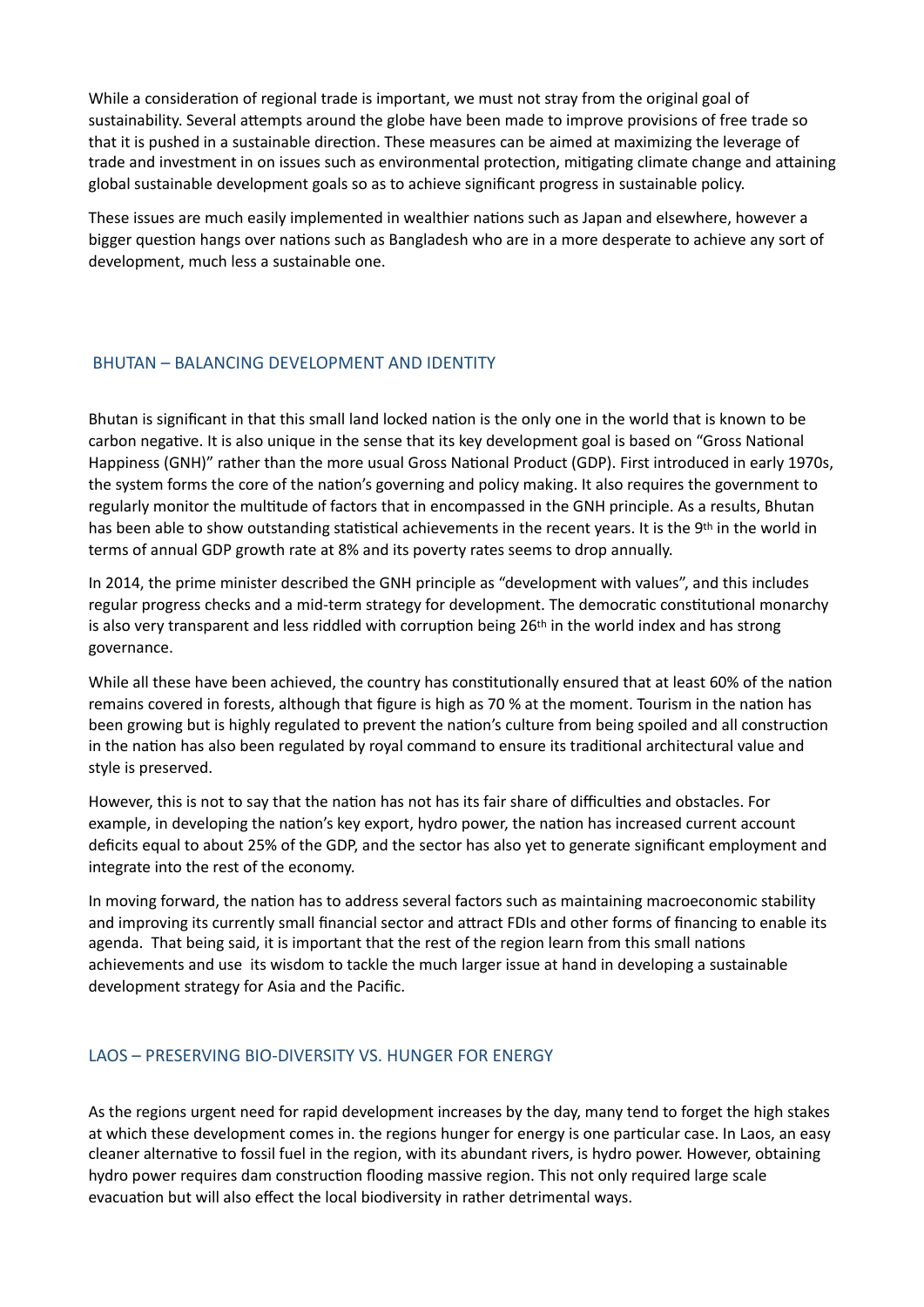Recently, plans have been unveiled to construct several large reservoirs across the stretch of the Mekong River, which raised alarm over the region that shares the Mekong's water. The issue is that the construction of one single dam across the river would mean that aquatic life in the river would not be able to migrate through the river. The Irrawaddy dolphin, an already endangered species, would be extinct within the river, if such a dam is constructed as it halts its migration required for its mating and reproductive cycle.

Therefore, the question remains is that is such reckless forms of development worth such a loss or what other viable options are available?

#### PHILIPPINES - GROWING CITY, INFRASTRUCTURE AND SUSTAINABILITY

The capital of Philippines was ranked by a Dutch research group to be one the world's least sustainable cities. Traffic congestion, flooding, sewage miss-management, air and noise pollution are few of the city's problems. To tackles these issues, the government has increased its infrastructure spending over the last few years and continue to do so.

But what must be noted here is that just solving several of these issues like flooding and traffic congestion won't be enough to title the development as sustainable. Yes it will reduce car emissions if the plan is successful and traffic congestion reduces. Sustainable development of infrastructure is a more considerate development aimed at reducing as much carbon emissions as possible. Every building, every road and every construction leads to some form of carbon emission. The question is how we reduce it.

Of course, the question of scientific innovation and engineering is best left to the experts of the fields to handle, but where international bodies like the UN can do is to promote and make these technologies available to where it can be implemented. Therefore at ESCAP what we will look forward to is how these technologies can be brought out to cases like the Philippines and then be implemented.

#### POINTS TO CONSIDER

When researching, delegates are expected to understand the workings of the issues discussed at minimum to a median level. For example, when researching about regional economic cooperation, they are expected to look into the functioning, consequences, and alternative methods; relevant treaties and existing legal agreements are a vital part. Criticism, context and achievements are also important in debate.

Delegates are expected to cover the following areas (but is not limited to them) in their research, discussion and draft resolutions:

- 1. Economic inequality
- 2. Infrastructure
- 3. Trade policy and regional economic/financial cooperation
- 4. Promoting and the growth of renewable energy dependency
- 5. Over depletion of natural resources
- 6. Regional transportation
- 7. Improvement of the quality of life

When delegates research on, formulate and compile a set of policies, they are advised to enshrine the following causes, as well any other they deem necessary in it.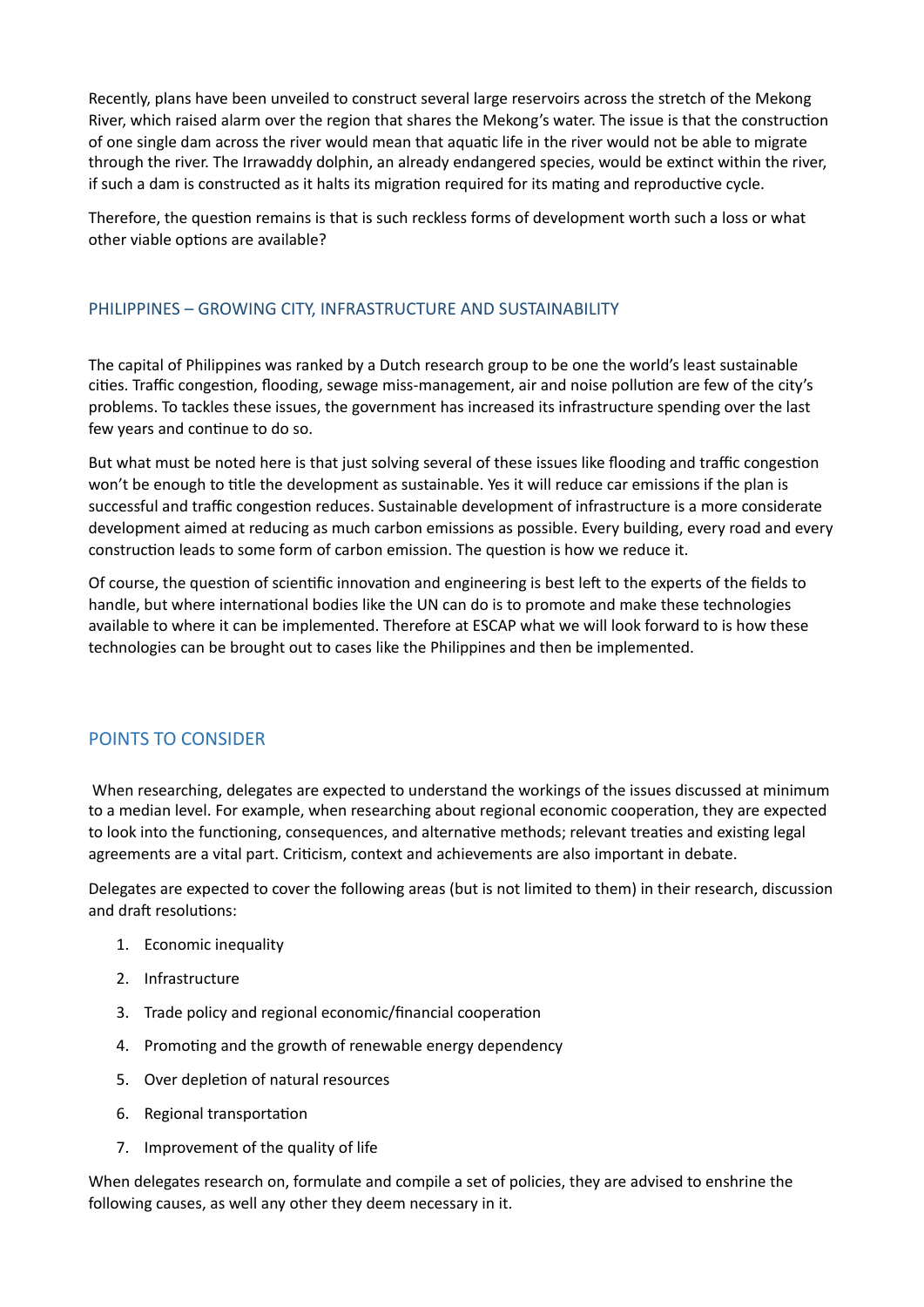- 1. Cultural sensitivity and protection
- 2. Preserving bio diversity, and wildlife protection
- 3. Climate sensitivity
- 4. Economic sustainability and practicality

At SLMUN 2018, we look forward for a resolution from ESCAP that formulates a comprehensive set of macroeconomic policies that respects the regions diversity and creates a dialogue for coordination for development in the region and as well as any relevant sub regions (ex: SAARC, ASEAN). All proposed polices are expected to be well formulated, detailed, contextual and practical. Necessary funding mechanisms and legal consequences are some of the factors that are expected to be covered.

#### **FURTHER RESEARCH**

- 1. http://www.unescap.org/sites/default/files/Asia-Pacific%20RECI%20Report.pdf
- 2. https://www.researchgate.net/publication/ 257579996 Impact of RTA and PTA on Bangladesh's Export Application of a Gravity Model
- 3. Investing in Sustainable Infrastructure, Improving lives in Asia and the Pacific by Asian Development Bank (2009)
- 4. https://www.researchgate.net/profile/David\_Ness3/publication/ 266203850 Sustainable infrastructure - doing more with less by applying eco[efficiency\\_principles/links/542a3ab20cf277d58e871035/Sustainable-infrastructure-doing-more](https://www.researchgate.net/profile/David_Ness3/publication/266203850_Sustainable_infrastructure_-_doing_more_with_less_by_applying_eco-efficiency_principles/links/542a3ab20cf277d58e871035/Sustainable-infrastructure-doing-more-with-less-by-applying-eco-efficiency-principles.pdf)[with-less-by-applying-eco-efficiency-principles.pdf](https://www.researchgate.net/profile/David_Ness3/publication/266203850_Sustainable_infrastructure_-_doing_more_with_less_by_applying_eco-efficiency_principles/links/542a3ab20cf277d58e871035/Sustainable-infrastructure-doing-more-with-less-by-applying-eco-efficiency-principles.pdf)
- 5. https://www.sustainablegoals.org.uk/sustainable-infrastructure-asia-pacific-new-normal/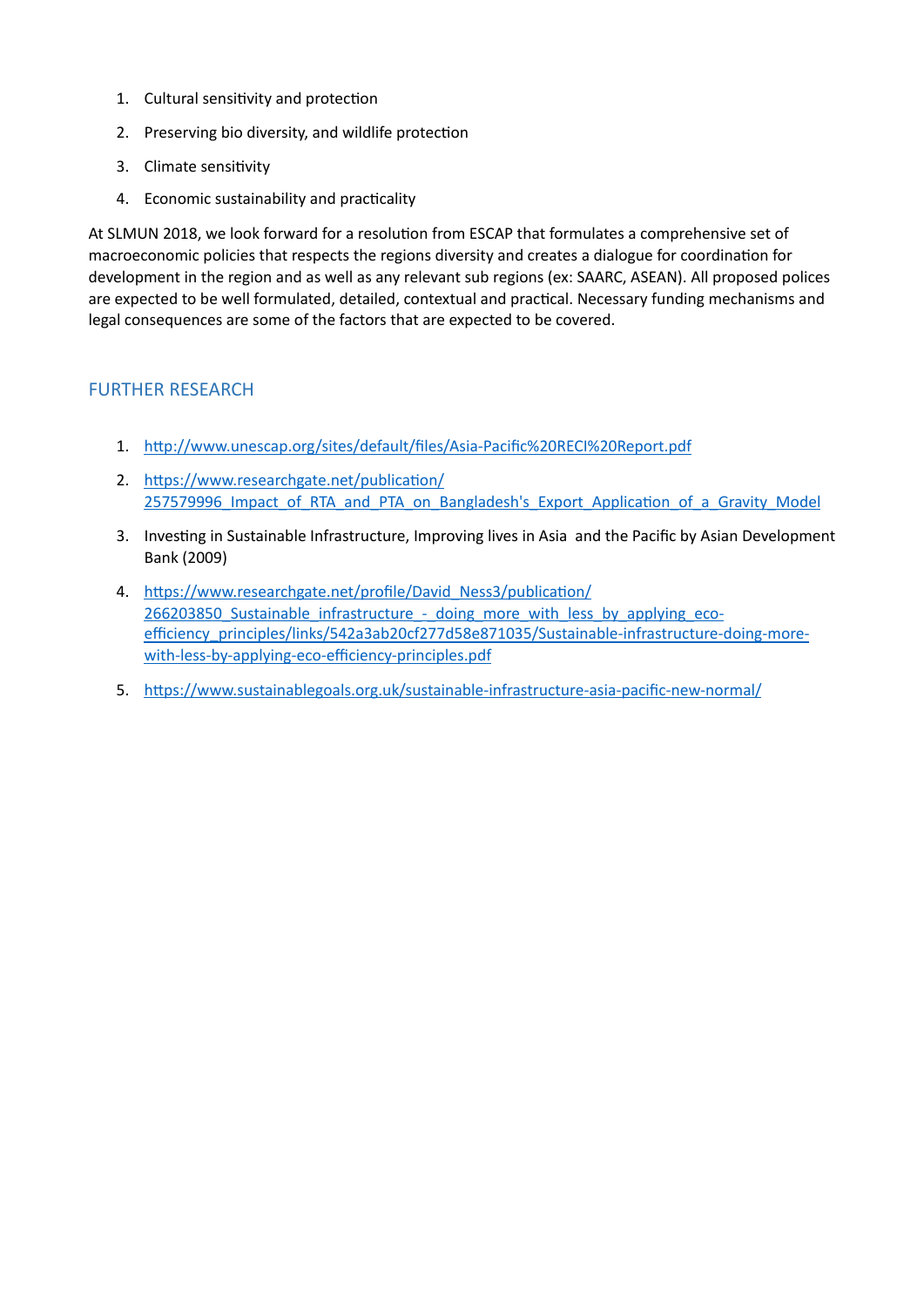## PRACTICE DEBATE TOPIC: ADDRESSING THE DIGITAL DIVIDE IN ASIA AND **THE PACIFIC**

#### **BACKGROUND**

The Asia- Pacific region needless to be said has large economic divide. For this reason and many more, the region is home to the largest technical and digital divide, where countries like China and Japan lead the world in the technical sphere while nations like Papua New Guinea where less than 10% of the population has access to the internet.

That being said, Information and Communication Technology (ICT) has the power to act as a tool for development in the region, and nurturing equality and inclusivity, hence it has been recognized by sustainable development goals (SGDs) as a tool that enables development in the region and as the basic infrastructure for achieving the SGDs. It must be noted that the prevalence of internet connectivity in the region is a boost for smaller businesses

So as to achieve such and such goals, one project ESCAP supports the Asia-Pacific Information Superhighway (AP-IS), its regional initiative to enhance connectivity mandated by the member states. It works based on four pillars: enhancing physical connectivity, effective internet traffic management, e-resilience and inclusive broadband access.

When the digital sphere expands, it brings about many applications that can be used about in daily lives of local citizens in many aspects. Success stories in nations like Pakistan and Bangladesh, even though they are still limited to major cities have reached almost all levels of society.

A technical paper by ESCAPs Information and communications technology and disaster risk reduction division outlines that even though mobile broadband coverage has expanded in many developing nations in the region, most of the benefits possible from the available technology is far from being harvested as usage still remains within the confines of communication and entertainment. If so, this may outline several possibilities. One, the users are vet to become aware of the applications of the technology or they are ignorant of the capabilities thy have and prefer old methods they have known for generations.

Even though the benefits are immense, the effects of the spread of technological advances are not all positive. It must be noted with caution. The digital sphere by its nature is never fully safe. As seen in many scenarios before, small developing nations are some of the most vulnerable to attacks. Therefore any development proposed is best taken with precaution and necessary abilities to protect against harmful intent. 

#### **CASE STUDY**

#### **CAMBODIA**

Cambodia is a South East Asian nation that is just starting its journey in the digital sphere. The atrocities of its past still bear marks on the nation's identity and economy. Still, less than a third of the nation has access to the internet, but the nation is making progress. The digital sphere is now creating employment in the cities capitals and is also a part in making progress in the nations strive for work place equality for women.

Several NGOs are assisting the government to reform its educational system to meet modern needs. The DAI's Development Innovations, funded by the U.S. Agency for International Development (USAID), is one such body and assists the government by providing material for higher primary education. The NGO also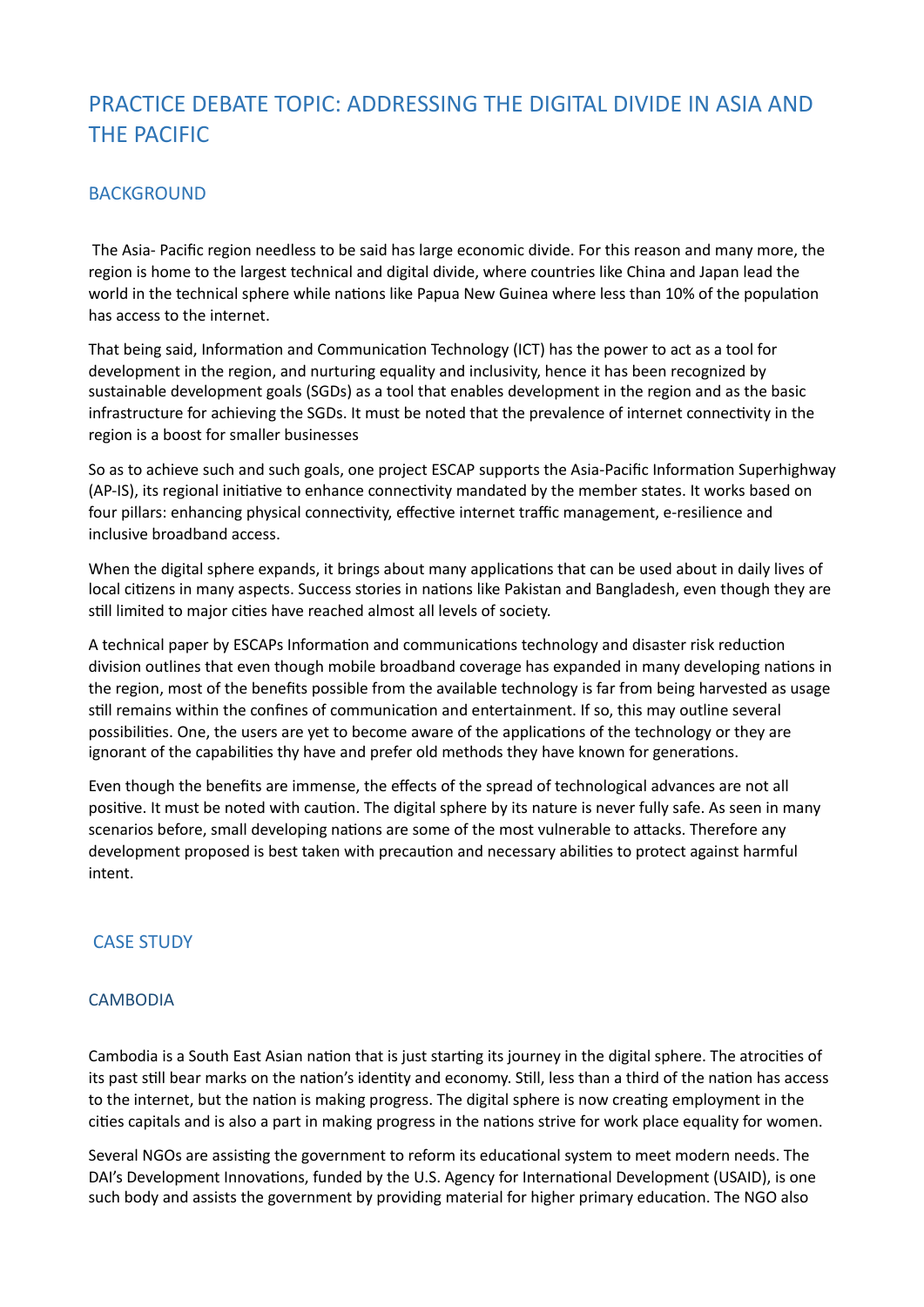works on a program called "Technovation Global Challenge" that focuses on young girls (age 10-18) to boost their innovative skills and bring them up as future entrepreneurs in the digital field.

Several other NGOS have focuses their attention in the more rural areas to pay attention to farmers. They hope that introducing technology in these remote and rural areas will enhance the farmer's ability to connect with the rest of the world and improve their lives and work. They use khmer language classes to promote technology and to show how it can be used to benefit their occupation by contact and gathering information on markets and to learn about newer agricultural techniques and practices. They also hope that the technology will help the locals, especially women, to connect with the world and share their stories in the heart of rural Cambodia.

Although a lot remains to be done. Cambodia seems to be making progress in its chase to catch upo with the rest of the world. What these stories tell is that such a goal is not possible to be achieved by a single nation and its government. It's a communal effort and regional cooperation is a must. The question remains, how is that made possible?

#### POINTS TO CONSIDER

- 1. What are the underlying problems effecting the lack of internet connectivity at a domestic level?
- 2. What can the international community do to assist nations at the lower end of the scale to improve internet connectivity and improve digital literacy?
- 3. What drawbacks are present in the expansion of the digital sphere? Delegates should take into account the context of the issue.
- 4. What measures can assist in ensuring that benefits are reaped by all?
- 5. What geo-political issues effect programs such as the AP-IS?
- 6. How can the public and private sector collaborate to maximize efficiency and spread benefits of technological advancement?
- 7. How can ESCAP assist developing nations increase internet availability?
- 8. How can regional digital literacy be improved?
- 9. How can new and small businesses assist develop the local internet use and spread the benefits of the technological advances?
- 10. What points should be added to the AP-IS masterplan to enhance its socio-economic benefits?
- 11. How can the abilities of the available technology be made aware in developing nations so that locals are enabled to reap the benefits and thus are brought closer to achieving the SGDs.
- 12. What precautions must be taken in nations that are still emerging into the digital sphere in order to ensure that they have the necessary abilities to ensure their vulnerabilities are reduced as much as possible?

#### FURTHER READING

- 1. Bridge the Digital Divide Through Asia-Pacific Partnership, Chinese Taipei ADOC Secretariat (2014)
- 2. https://thediplomat.com/2016/09/closing-asias-digital-divide/
- 3. https://thediplomat.com/2016/06/can-tpp-help-bridge-asias-digital-divide/